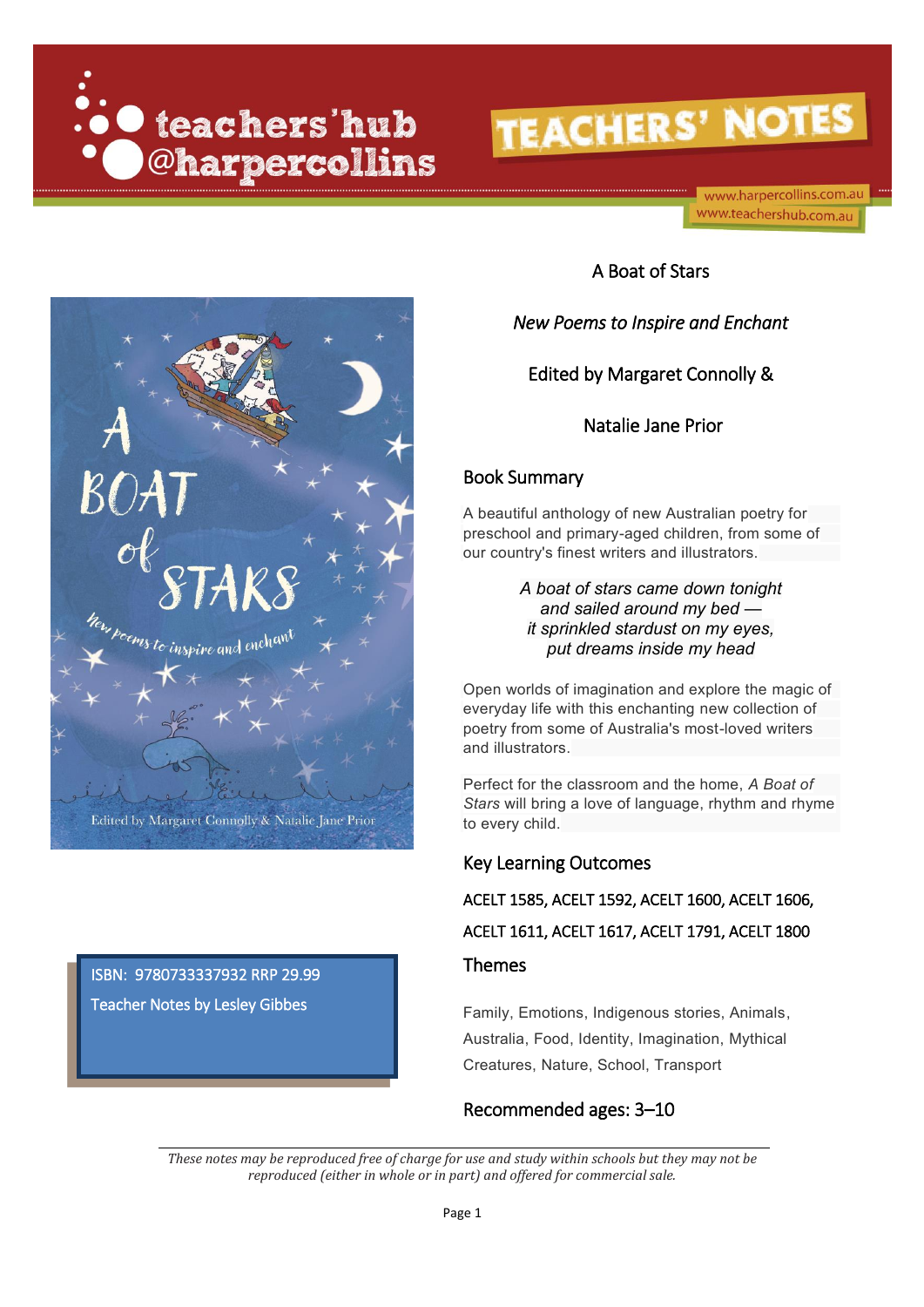

www.harpercollins.com.au www.teachershub.com.au

### Poetry in the Classroom

Nothing ignites a love of literature like poetry. It's an essential part of every classroom English program. Poetry brings a joy and excitement to the learning of language that no other form of writing can. It is a unique kinaesthetic experience that children just love. As the beat and rhythm of a poem surges through their bodies, children can't help but join in. Poems are infectious, rousing, evocative, thought-provoking and fun. A classroom filled with the rhythm and rhyme of poetry will create life-long readers who are confident, creative and curious.

### Teaching Activities

Lesson 1

### Readers' Theatre

Readers' theatre is a form of performance where participants read aloud from a script adapted from literature. It's a performance style that focuses on fluent, expressive oral reading to entertain an audience and requires no sets, costumes or movement. Participants simply divide the text into reading parts and perform, with their script in hand, facing the audience.

### Through Readers' Theatre children will —

Practise their oral reading fluency and public-speaking skills. Improve their control of dramatic voice to show character or mood to enrich meaning. Enhance their comprehension of a text. Interact and cooperate in a group setting.

### Australian Curriculum Strands

English Literature: *Examining Literature*

- Literacy: *Interacting with Others*

The Arts: *Drama*

*These notes may be reproduced free of charge for use and study within schools but they may not be reproduced (either in whole or in part) and offered for commercial sale.*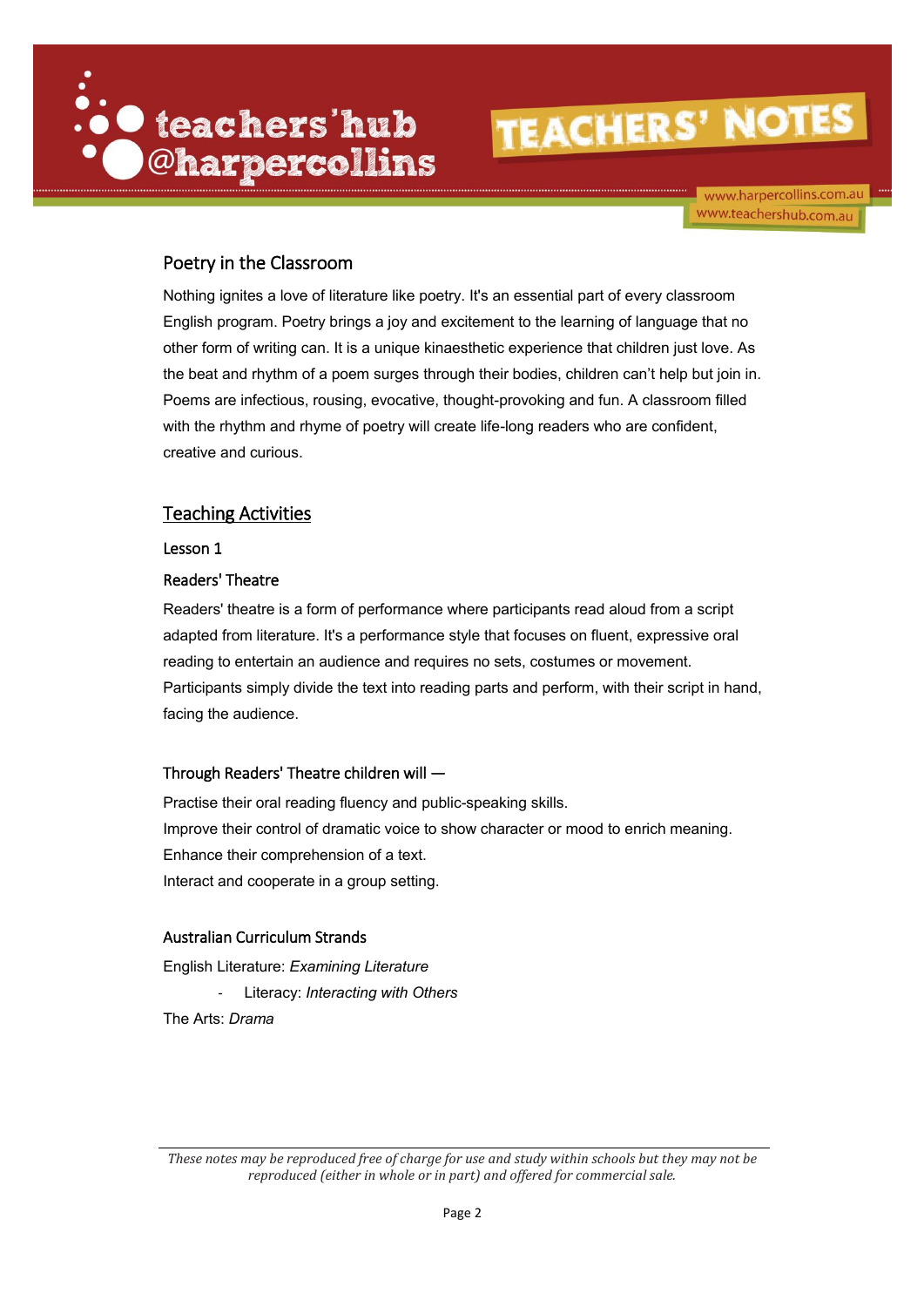

www.harpercollins.com.au www.teachershub.com.au

### Lesson Plan

#### Introduction

Introduce the poetry anthology *A Boat of Stars*. Read a selection of poems over the next week, modelling oral fluency and dramatic voice. Throughout the week, discuss the importance of fluency when reading out loud and highlight how dramatic voice changes from poem to poem to depict character and mood.

Compare and contrast poems in the anthology. How might dramatic voice change to convey the calm, wondrous feel of the poem *The Jacaranda Carpet* by Alexa Moses and Tamsin Ainslie compared to the staccato, fast-paced rhythm of *Race Cars* by Lesley Gibbes and Christopher Nielsen?

#### Lesson body

1. Let the students know they're going to prepare a poem for a Readers' Theatre performance.

2. Explain the basics of Readers' Theatre and share an example of a Readers' Theatre script on the Smartboard. You might like to use the poem *A Note from Hannah's Dad* (see below) to demonstrate how a poem might be divided into reading parts for two readers.

3. Challenge the class to read the example script. Divide the class in half. Ask one half to read the part for Reader 1 and the other half to read for Reader 2.

4. Discuss the effectiveness of the reading in terms of fluency and dramatic voice. Ask students how the reading could be improved. Perform the poem again. What made it more interesting this time?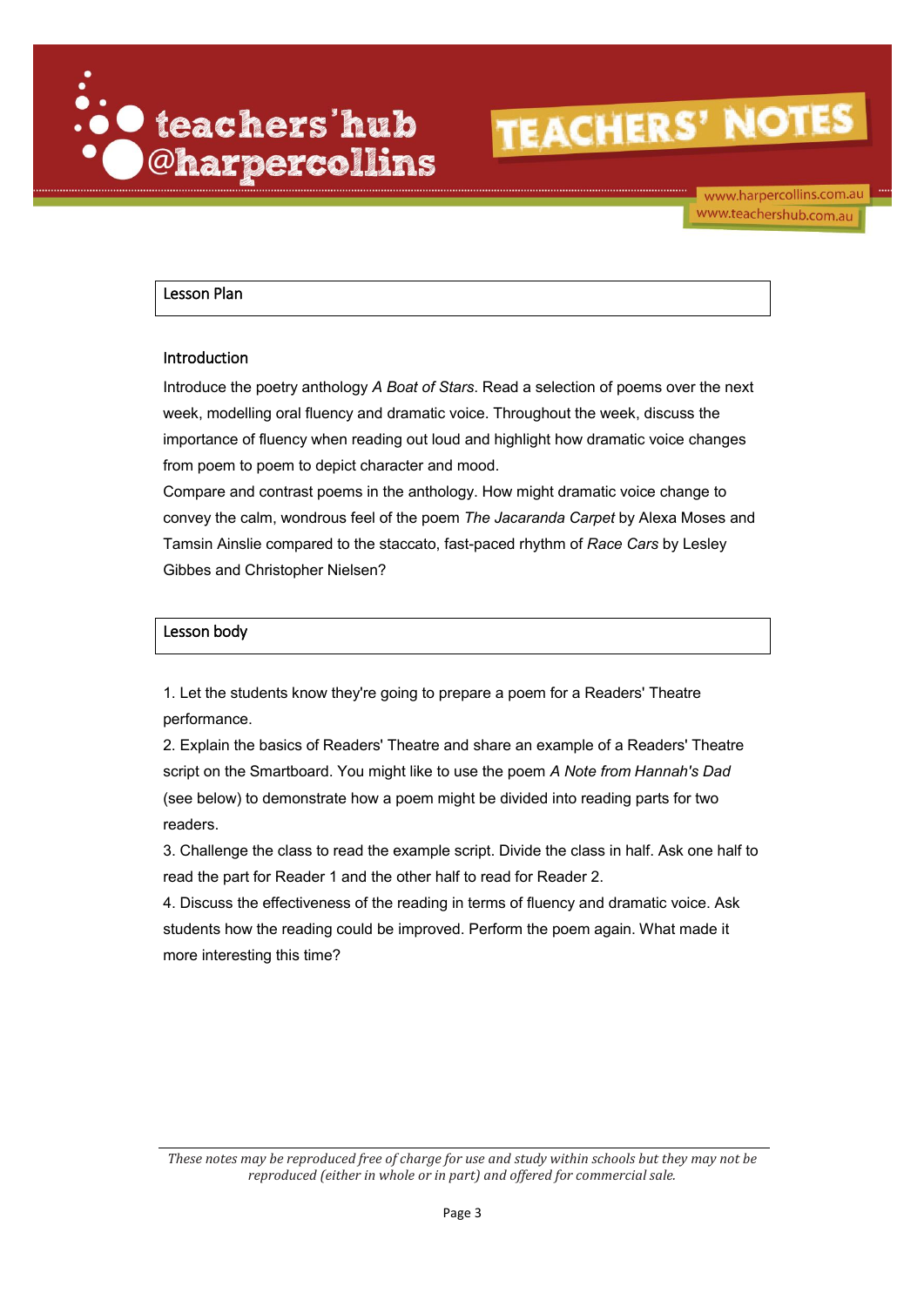

www.harpercollins.com.au www.teachershub.com.au

| Readers' Theatre Example Script                                                                            |                                            |
|------------------------------------------------------------------------------------------------------------|--------------------------------------------|
| A Note from Hannah's Dad<br><b>Written by Mark Svendsen</b><br><b>Illustrated by Tamsin Ainslie</b>        | <b>Two Readers</b><br>Reader 1<br>Reader 2 |
| Dear Ms Teacher Dear,                                                                                      | <b>All Readers</b>                         |
| Hannah is crook<br>The poor little chook,<br>Got a croak in her froat like a frog.                         |                                            |
| Her cough's made her voiceless,<br>Which means she's quite noiseless,<br>Except when she barks like a dog. |                                            |
| We'll send back our chappy,<br>When she's feeling more happy,<br>In the hope that you can succeed          |                                            |
| To teach the girl reading,<br>Mathematics and writing,<br>And all the school stuff<br>what she needs.      |                                            |
| Signed<br>Hannah's Dad                                                                                     |                                            |

5. Divide the class into small groups of three or four students. Challenge each group to make their own Readers' Theatre script using one of the poems from the anthology.

6. Photocopy and enlarge each group's selected poem and provide a copy for each student.

7. Challenge each group to read their poem and identify the meaning, mood, imagery, rhythm and rhyme of their text.

*These notes may be reproduced free of charge for use and study within schools but they may not be reproduced (either in whole or in part) and offered for commercial sale.*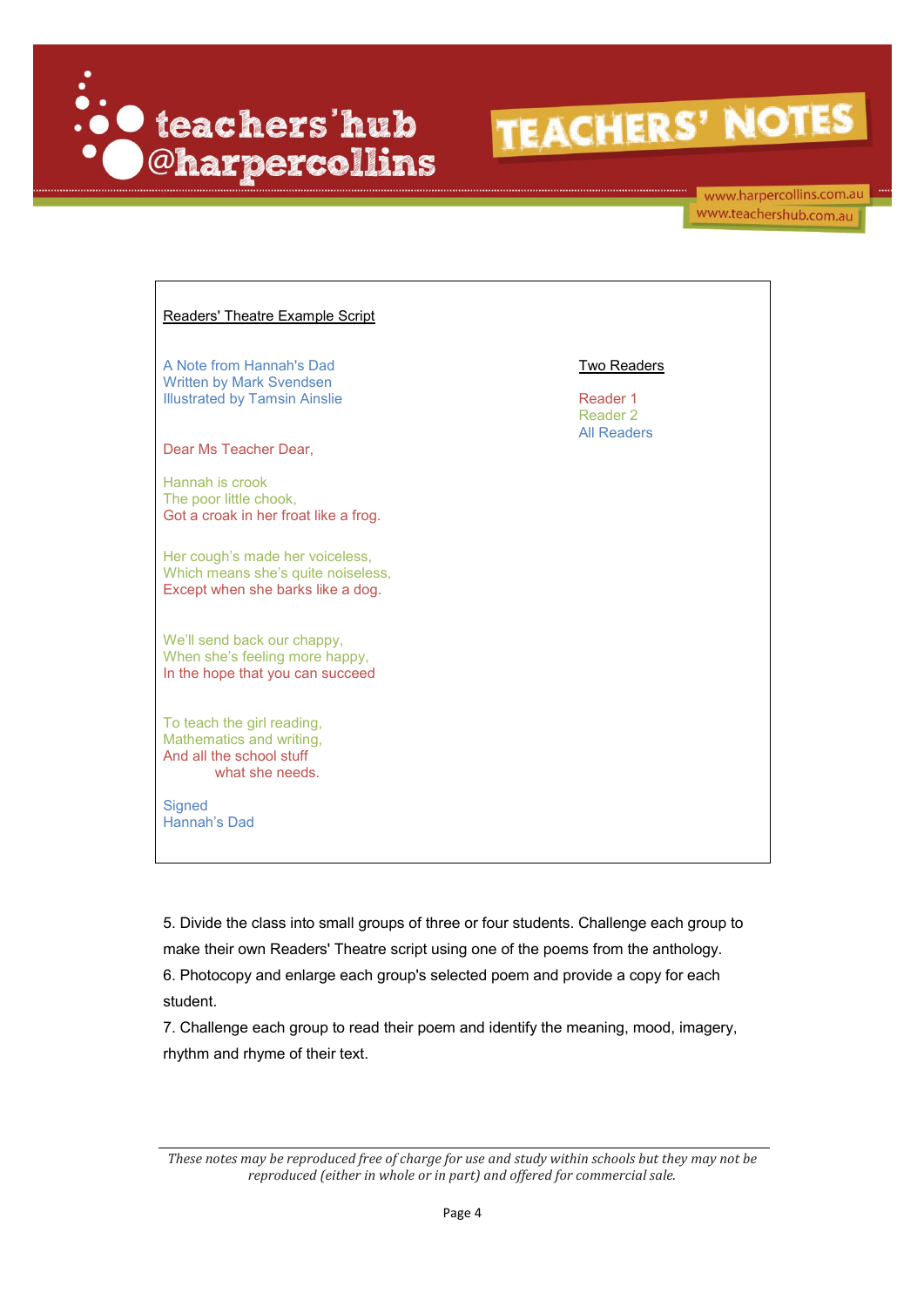

www.harpercollins.com.au www.teachershub.com.au

8. Ask students to discuss how they might divide their poem into reading parts. They may consider including parts read by one, two or all of the readers for effect. Provide students with coloured highlighters to divide their poem into reading parts.

9. Students practise their Readers' Theatre script focusing on oral reading and dramatic voice.

10. Visit each group and discuss with students how they might make their reading more effective. Are there parts of the poem that could be loud, soft, quick or slow? Are there places for character voices or whole group reading? Is there a rhythm to follow? Could the poem be divided into reading parts more effectively?

11. Allow students time to make changes and practise their performances.

12. Challenge students to perform their Readers' Theatre item in front of the class. Encourage audience members to comment on each performance sharing both positive comments and constructive criticisms.

### Lesson 2

### Visual Arts–Illustration

The writers and illustrators of *A Boat of Stars* have collaborated to produce an anthology full of rich literary and visual imagery. In this activity, the students will investigate the illustrations in the anthology to produce an artwork inspired by poetry.

### Through investigation of the illustrations children will —

Discuss similarities and differences between illustrations. Discuss how artists organise the elements and processes in their illustrations. Plan and create illustrations inspired by others.

### Australian Curriculum Strands

The Arts: *Visual Arts*

*These notes may be reproduced free of charge for use and study within schools but they may not be reproduced (either in whole or in part) and offered for commercial sale.*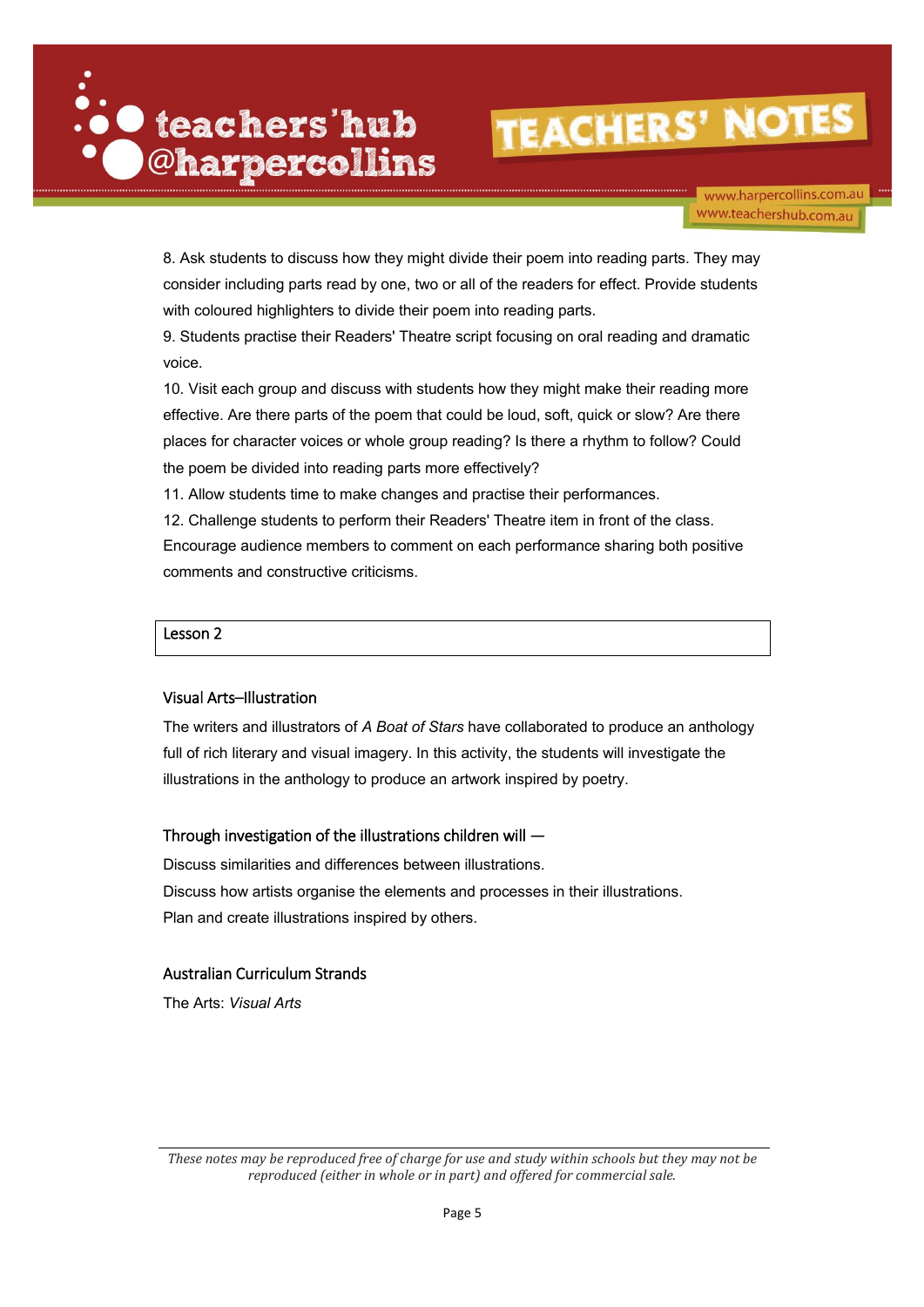

www.harpercollins.com.au www.teachershub.com.au

### Lesson Plan

#### Introduction

Ask the students to close their eyes and let their imaginations soar as you read the poem *A Boat of Stars* by Natalie Jane Prior. Encourage your students to share what they imagined. Now show Stephen Michael King's illustration for the same poem. Was it what they imagined? Discuss.

Inform the students they will be investigating how illustrators create mood in their artworks followed by an art activity where they will be challenged to create their own illustration for a poem from the anthology.

#### Lesson Body

1. Select a variety of poetry illustrations from *A Boat of Stars* to view with the class. You might like to scan/photograph the illustrations to upload onto your Smartboard. Be sure to include the collage illustration by Lisa Stewart for *The Magic Circus*, the retro-style illustration by Christopher Nielsen for *The Zucchini Song*, the soft, watercolour illustration by Tamsin Ainslie for *The Share Garden* and the indigenous, earthy illustration by Isaiah Nagurrgurrba for *In the Stone Country*.

2. Ask the children to look closely at the detail of each illustration as you read the poems.

Ask the following questions —

- How does the illustration make you feel?
- What has the artist done to make you feel this way?
- Does the illustration suit the mood of the poem? Why/Why not?
- What could be done differently?
- What type of media do you think the artist has used to achieve their illustration? (collage, ink, watercolour, pencil, computer, ochre etc.)

3. Discuss similarities and differences between the illustrations in terms of colour, shape, space, texture and composition.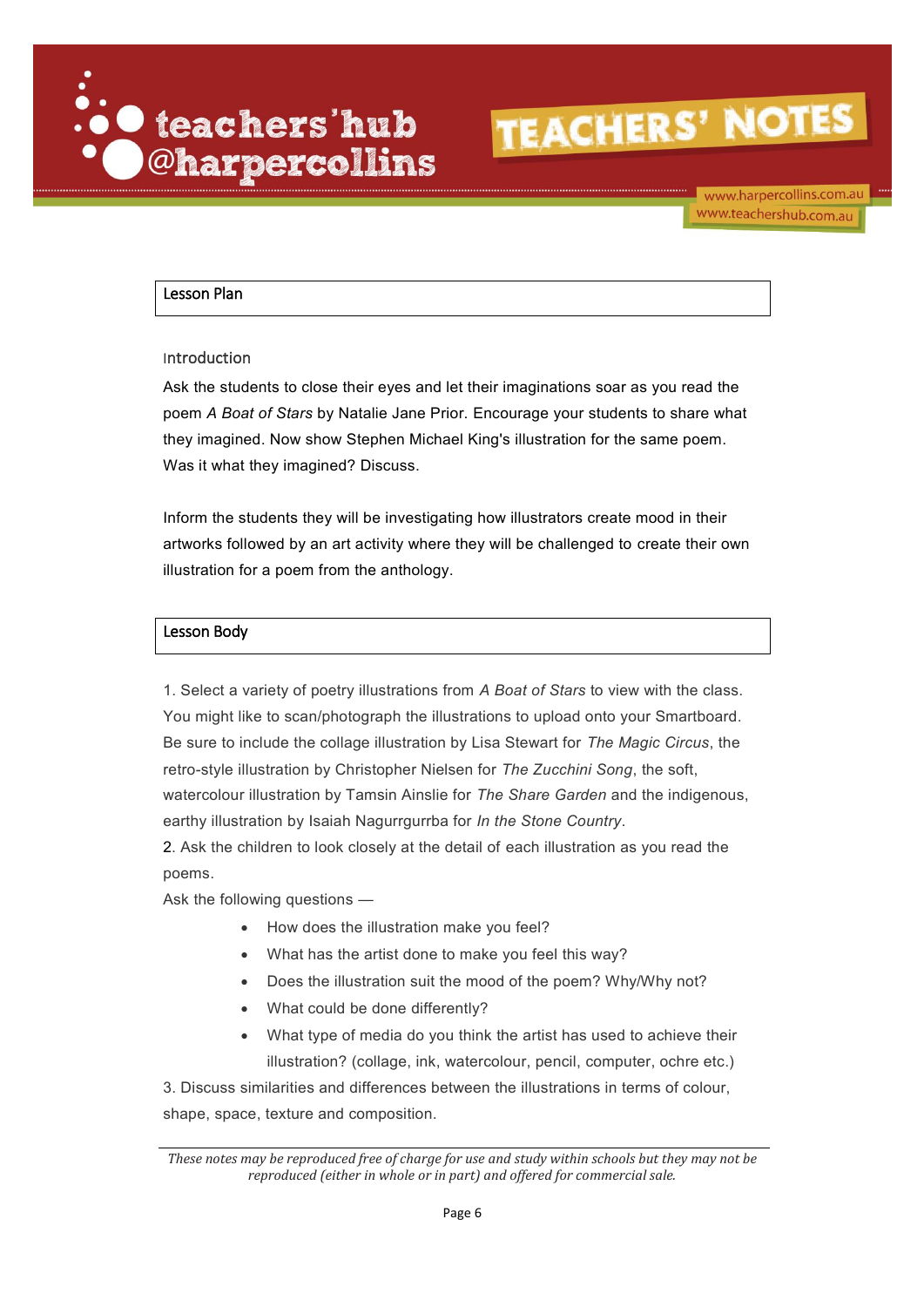

www.harpercollins.com.au www.teachershub.com.au

4. To find out what it's like to be an illustrator, challenge your students to illustrate a poem from *A Boat of Stars*. You might like to have the class do the same poem or allow your students to choose their own.

5. Ask students to read their poem and think about how the words make them feel. Ask them to think about what media, colours, shape, space, texture and composition would best suit the mood of their poem.

6. Give students time to brainstorm and sketch their initial ideas.

7. Allow students access to a variety of media — watercolour, acrylic paint, pencil, pastels, collage, sharpie pens, computer, art paper etc. to create their illustrations. 8. When the illustrations are complete, encourage students to show their work and explain their choices to the class. What might they do differently next time? 9. Students' illustrations might be bound into a book, photographed for a slideshow or hung in the classroom for display.

### Suggested activities

1. Focus on a poem each week.

2. Create a wall display with poetry terms or use [this poetry book](https://www.teacherspayteachers.com/Product/Free-Poetry-Vocabulary-Book-2397848) for students to refer to throughout the school year.

3. Invite students to copy down their favourite verse or write a new poem of their own and keep it their pockets to share with friends.

4. Students imagine they have a special box. Using the language of emerging poets, have students describe the favourite things they would put into such a box.

More activities can be found at: [www.teachershub.com.au](http://www.teachershub.com.au/)

### Author of the Notes

Lesley Gibbes is an internationally published children's author and primary school teacher. She is the author of CBCA Early Childhood Book of The Year Honour Book, *Scary Night,* CBCA Notable Book*, Little Bear's First Sleep, Bring a Duck, Quick as a Wink Fairy Pink, Fluke, Bouncing, Bouncing Little Joeys* and the hilarious CBCA Notable Book series *Fizz*, illustrated by Stephen Michael King.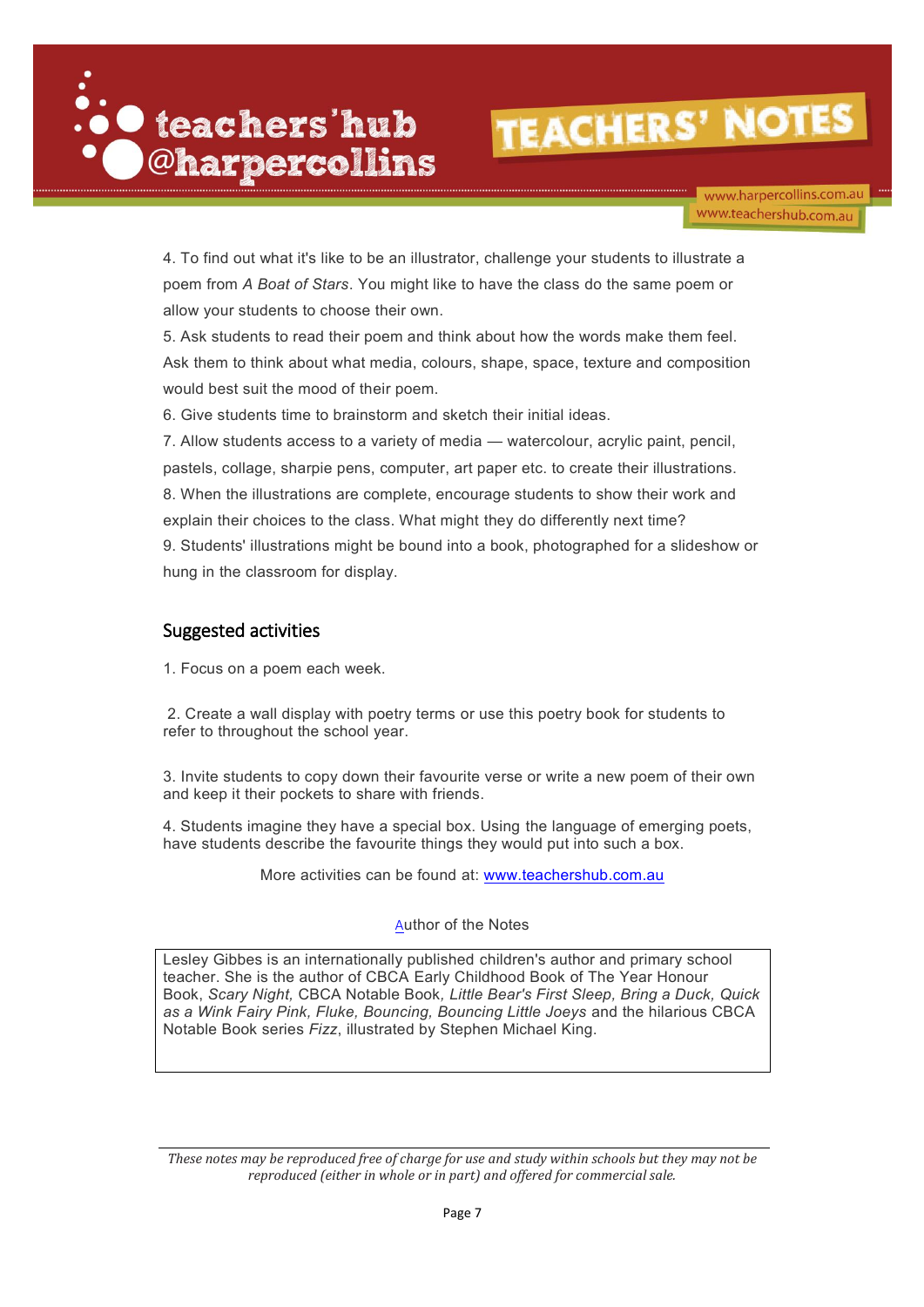

www.harpercollins.com.au www.teachershub.com.au

List of contributors and links to their website

| Sara Acton - https://www.saraacton.org/                                                           |
|---------------------------------------------------------------------------------------------------|
| Tamsin Ainslie - http://www.tamsinainslie.com.au/                                                 |
| Kerry Argent - https://www.penguin.com.au/authors/kerry-argent                                    |
| Margaret Connolly - http://www.harpercollins.com.au/cr-148087/margaret-connolly/                  |
| Gregg Dreise - http://www.greggdreise.com/                                                        |
| Angela May George -                                                                               |
| Lesley Gibbes - http://www.lesleygibbes.com/                                                      |
| Carlie Gibson - https://www.allenandunwin.com/authors/g/carlie-gibson                             |
| Emily Grant -                                                                                     |
| Phillip Gwynne - https://www.penguin.com.au/authors/phillip-gwynne                                |
| Stephen Michael King - https://www.stephenmichaelking.com/                                        |
| Stephen McInerney - http://www.hardiegrant.com/au/publishing/bookfinder/author/stephen-mcinerney# |
| Sophie Masson - http://www.sophiemasson.org/index.html                                            |
| Kate Mayes - Sydney, NSW http://www.harpercollins.com.au/cr-138016/kate-mayes/                    |
| Alexa Moses - http://www.alexamoses.com.au/                                                       |
| Isaiah Nagurrgurrba - http://www.taligallery.com/artists/Isa724/Isaiah-Nagurrgurrba.asp           |
| Christopher Nielsen - http://www.chrisillo.com/                                                   |
| Elizabeth Nussey - http://elizabethnussey.com/aboutelizabeth                                      |
| Pauline O'Carolan -                                                                               |
| Cheryl Orsini - https://www.cherylorsini.com/                                                     |
| Natalie Jane Prior - http://nataliejaneprior.com/                                                 |
| Matt Shanks - http://www.mattshanks.com.au/                                                       |
| Lisa Stewart - http://www.lisastewart.com.au/                                                     |
| Mark Svendson - https://www.marksvendsen.com/                                                     |
| Julie Vivas - https://www.walkerbooks.com.au/Authors and Illustrators/Julie-Vivas                 |
| Margaret Wild - https://www.allenandunwin.com/authors/w/margaret-wild                             |
| Felicity Wright -                                                                                 |
|                                                                                                   |
|                                                                                                   |

*These notes may be reproduced free of charge for use and study within schools but they may not be reproduced (either in whole or in part) and offered for commercial sale.*

\*\*\*\*\*\*\*\*\*\*\*\*\*\*\*\*\*\*\*\*\*\*\*\*\*\*\*\*\*\*\*\*\*\*\*\*\*\*\*\*\*\*\*\*\*\*\*\*\*\*\*\*\*\*\*\*\*\*\*\*\*\*